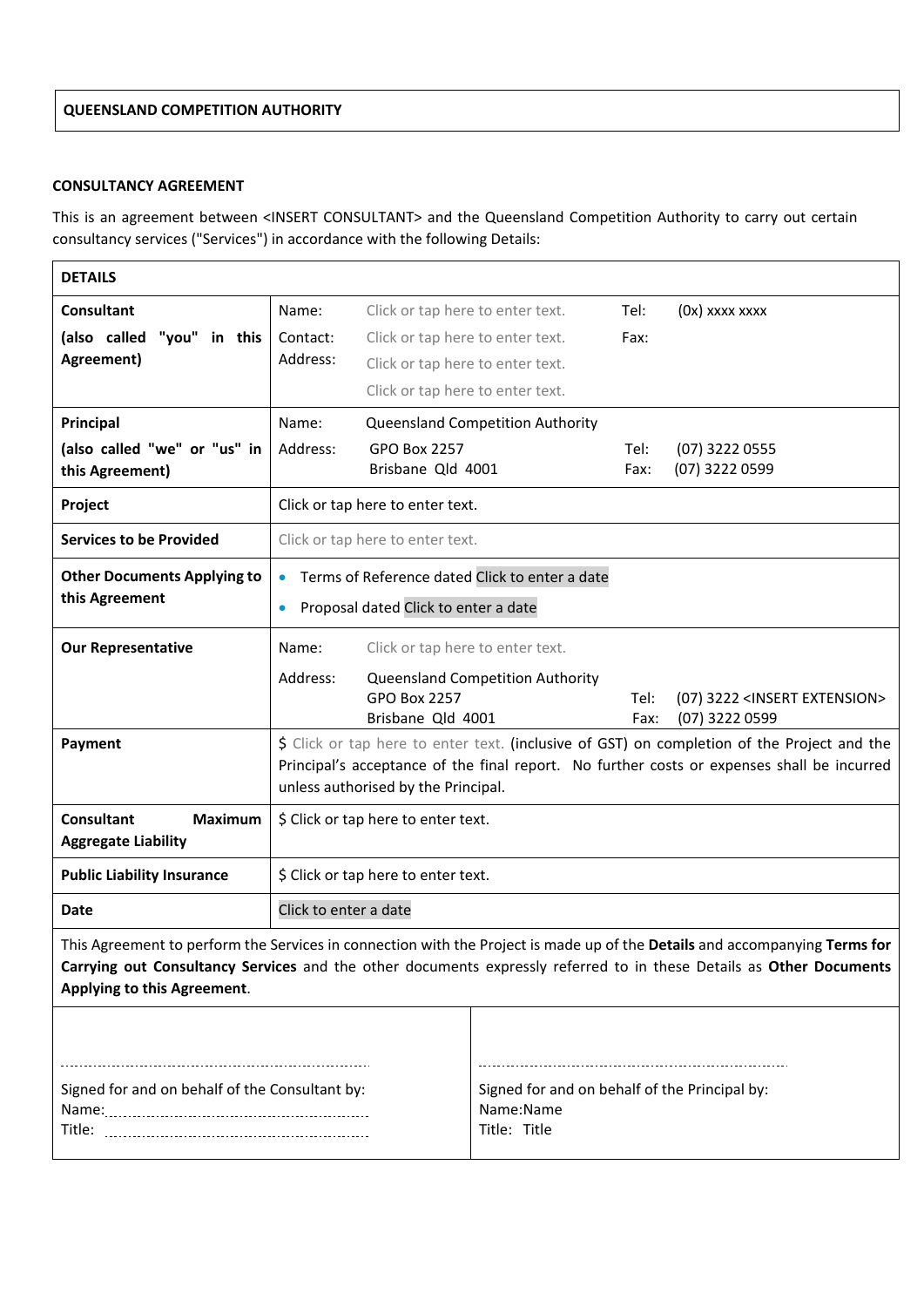### 1. Terms of Engagement

(**Precedence**) To the extent of any inconsistency between the documents comprising this Agreement, the documents will be given precedence in the following order:

- (a) the Details:
- (b) these Terms for Carrying Out Consultancy Services;
- (c) any Terms of Reference provided by us to you and expressly referred to in the Details, as it may have been amended by agreement between the parties;
- (d) any Proposal provided by you to us and expressly referred to in the Details, as it may have been amended by agreement between the parties;
- (e) any Other Documents Applying to this Agreement (expressly referred to in the Details).

(**Other Agreements Excluded**) The provisions of any other previous agreements, proposals, correspondence or discussions in relation to the Services and which are not expressly referred to in the Details, will not apply.

(**Prior Services**) This Agreement also applies to the Services (if any) provided before its date.

### 2. Our Relationship with You

(**Independent Contractor**) In providing the Services you are an independent contractor and do not have any authority to act as our agent or on our behalf, unless we expressly authorise you in writing. In particular you have no authority to enter contracts, make representations or incur liabilities on our behalf.

(**No Other Relationship**) This Agreement does not create any relationship of employment, partnership or joint venture between us.

# 3. Our Requirements for Services

(**Scope of Services**) The Services are as described in this Agreement and include all necessary or incidental deliverables or other services as determined by the Principal in its complete discretion (acting reasonably).

(**Standard of Services**) You will satisfy yourself as to our requirements for the Services. You will provide and complete the Services:

- (a) using the skill, care and diligence expected of a competent, qualified and experienced professional providing similar services;
- (b) in a conscientious and expeditious manner;
- (c) by the agreed date and/or time for the completion of the Services;

(d) at your own cost and expense, conform with all relevant laws and the lawful requirements of any public, municipal or other authority so far as they apply to you or the Services being performed or provided by you; and

(e) to a standard satisfactory to us (acting reasonably) and in accordance with this Agreement.

(**Reliance by Others**) You acknowledge that we and others engaged by us may be relying on the Services in carrying out further work or services relating to the Project.

# 4. Information Provided by Us

(**Information Provided)** For your convenience, we (or others acting for us) may have provided (or may in the future provide) you with information relevant to the Project or the provision of the Services.

You will:

- (a) (Confidential) keep that information secret and confidential, except that it is required by law or authorised by us to disclose it;
- (b) (Authorised Use) only use the information for authorised purposes for the benefit of the Principal, and not in any way that will directly or indirectly injure or cause loss to the Principal or may be likely to do so;
- (c) (Directions) abide by all our directions in relation to the use of the information;
- (d) (Protection) take all action to ensure that the information is secure and protected from any unauthorised use or disclosure;
- (e) (Notify) promptly notify us if you suspect or become aware of any use or disclosure of the information that is contrary to law or to your duties and responsibilities under this Agreement;
- (f) **(Reasonable Care)** act with reasonable care in relying upon or using that information in connection with the provision of the Services; and
- (g) **(Non‐Reliance)** not rely on or use any part of that information for any purpose to the extent that we notify you it is not to be so relied upon or used (including for the provision of the Services).

#### 5. Payment

(**Lump Sum Fee**) We will pay you the fees in the manner set out in the Details, and as adjusted in accordance with this Agreement (which is a lump sum covering all of the Services).

(**Time for Claims**) Payments may be claimed by you as specified in this Agreement (on completion of the Services for the specified stages or periods in accordance with this Agreement and to our satisfaction, acting reasonably). Your claim for payment will not be issued before the date agreed in this Agreement.

(**Payment Times**) We will pay you within 30 days after receiving a valid claim for payment (which includes any substantiating information we may reasonably require).

### 6. Taxes and Charges

(**GST Payments**) To the extent amounts payable to you under this Agreement are expressly stated to exclude GST, we will also pay you the goods and services tax which applies to the supply of the Services to us, after you provide us with a valid tax invoice for the amounts.

(**Other Taxes**) Otherwise you will pay all taxes and charges payable in connection with the provision of the Services or this Agreement.

(**GST on Supply by Us**) Where we incur any goods and services tax applying to any payment which you may for any reason become liable to make to us under or in connection with this Agreement or the Services, you will pay us that goods and services tax immediately we provide you with a valid tax invoice for the amounts.

# 7. Delays in Provision of Services

#### (**Allowable Delays**) Where:

(a) (**Suspension**) the Services are suspended by us; or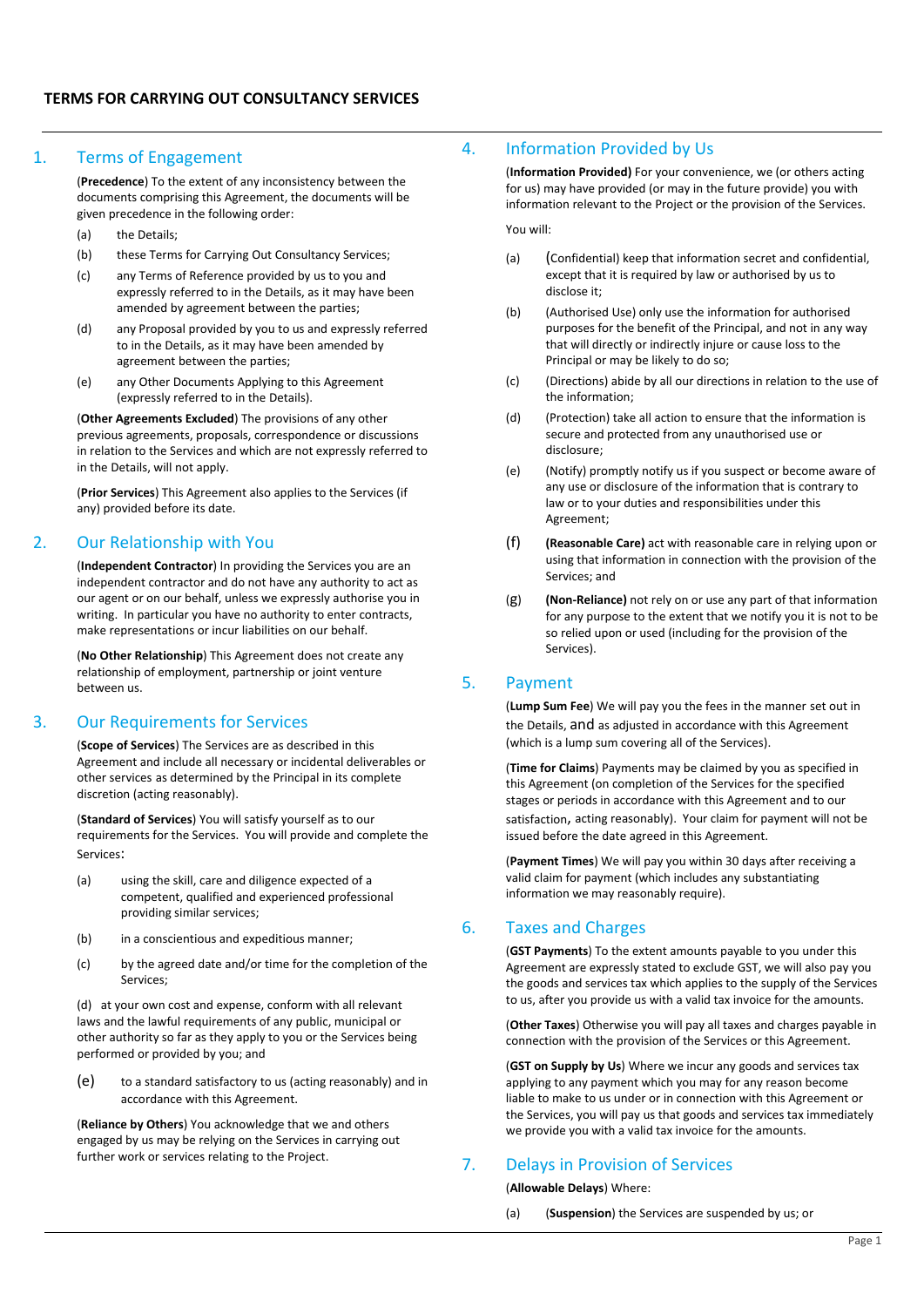(b) (**Other Delays**) you are unavoidably delayed in providing the Services for any other reason beyond your and your subconsultants' reasonable control,

#### then:

- (c) (**Extension**) any agreed deadlines applying to the Services will be extended by the reasonable period which we notify to you at any time; and
- (d) (**No Claim**) you will have no claim for any delay or other costs (unless we agree otherwise in writing).

### 8. Extra or Varied Services

(**Approvals to Extra Services**) We will pay you for additional or varied Services (including where we ask you for any reason to vary in any way the nature, scope or timing of the Services) only if before the additional or varied Services are provided:

- (a) (**Notice of Extra Services**) you notify us that the Services sought by us (or proposed to be provided by you) are additional or varied; and
- (b) (**Price and Time Agreed**) we agree with you the scope of the additional or varied services and a lump sum fee or rates, and time for completion to apply to the additional or varied Services.

(**Not Commence**) You will not commence any variation to the Services without our consent and we have both agreed to the scope of the additional or varied services as well as the varied fees and time for completion.

(**Omissions**) We may omit any of the Services (for our convenience and regardless of whether there has been any default on your part) at any time by written notice to you. If we omit Services:

- (a) (**Reduced Price**) we will be entitled to a reasonable adjustment (which includes profit and overhead) of amounts payable to you;
- (b) (**Exclusion of Claims**) subject to claims for payment of Services carried out prior to notice of the omission, you will have no claim (including for loss of profit) arising from the omission; and
- (c) (**Others May Provide**) we may provide ourselves or use others to provide to us the omitted services.

#### 9. Responsibility for Services

(**Responsibility Preserved**) You will remain fully responsible for the Services despite:

- (a) (**Our Involvement**) our, our representative's or any of our other consultants' comment on, review of, approval of, acceptance of, or certificate issued in connection with the Services (or any failure to do so);
- (b) (**Payments**) any payments being made for the Services; or
- (c) (**Insurance**) you effecting and maintaining any insurances required by this Agreement.

#### 10. Liability

- (a) **(Limitation of Liability)** To the maximum extent permitted by law and notwithstanding any other provision of this Agreement, the:
	- (i) Consultant's maximum aggregate liability in respect of the Services provided under this Agreement is capped at the amount set out in the Details;
	- (ii) Principal's liability under this Agreement is capped at 50% of the fees payable by the Principal to the Consultant for the Services.
- (b) **(Exclusions from Limitation)** The limitation set out in clause 10(a)(i) does not apply to your liability to us in respect of:
	- (i) loss or liability that is recoverable by you under contracts of insurance required by this Agreement or that would have been recoverable by you under those contracts of insurance if you had:
		- (A) effected, maintained and otherwise complied with your obligations regarding the contracts of insurances in accordance with this Agreement;
		- (B) complied with the contracts of insurance; and
		- (C) fully enforced your rights under the contracts of insurance

whether or not you have in fact done so, and there was no excess or deductible applying under the contracts of insurance;

- (ii) loss or liability that arises from or in connection with: any fraudulent, malicious or illegal acts or omissions by you; deliberate breaches of contract (including this Agreement) or any duty by you; acts or omissions you committed with a reckless disregard for their consequences; infringement of intellectual property rights; rectifying or re‐performing defective services; personal injury or death; loss or damage to any property; loss or liability which you are legally entitled to recover from any other person (including under any indemnity, as liquidated damages or otherwise); or loss or liability in respect of which you cannot, by law, contract out of liability.
- (c) **(Proportionate Liability)** Except to the extent of liability arising from personal injury or death, either party's liability to the other under or in connection to this Agreement (including under clause 11) will be reduced proportionately to the extent that any claim, damage, loss or liability has been caused by the act or omission of third parties (other than subcontractors or third parties for which you are responsible either under this Agreement or any law).

#### 11. Indemnity and Insurance

(**Indemnity**) You will indemnify us (and our officers and employees) against any claim, damage, loss or liability we suffer or incur arising from:

- (a) either:
	- (i) loss/damage to property (including our property); or
	- (ii) death/injury of persons (including your employees) arising from your negligence; or
- (b) any breach by you of this Agreement or any law;

except to the extent that the claim, damage, loss or liability was contributed to by our negligent act or omission. This indemnity will continue to apply after the Services are complete or termination for any reason.

(**Insurance**) You will effect:

- (a) (**Public Liability**) public liability insurance (for at least the amount set out in the Details);
- (b) (**Workers Compensation**) worker's compensation insurance (as required by law); and
- (c) (**Professional indemnity**) professional indemnity insurance (on reasonable terms and amounts having regard to your operations and obligations under this Agreement),

and maintain those insurances for the term of this Agreement (and in the case of professional indemnity insurance, for 6 years after completion of the Services).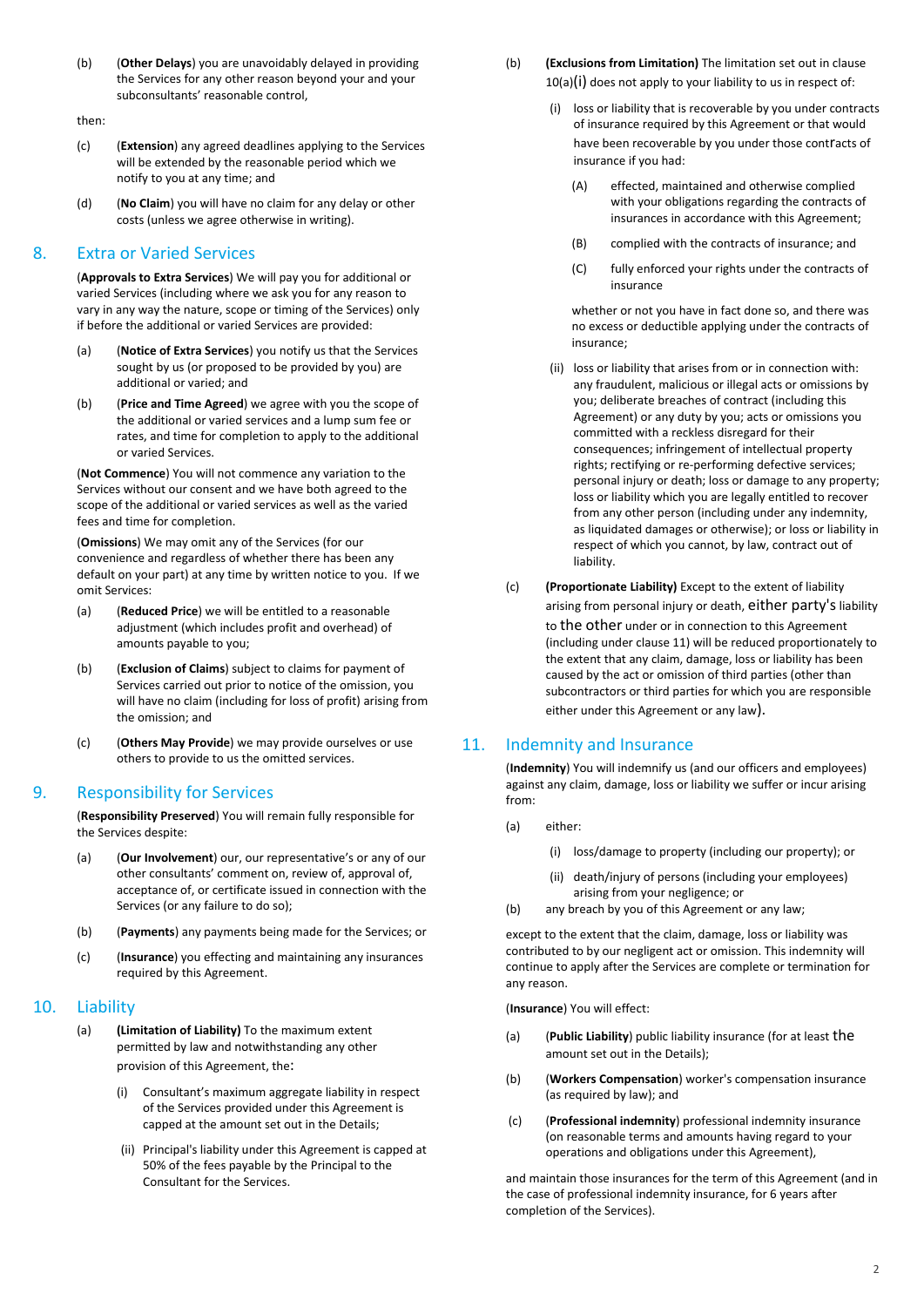# 12. Intellectual Property, Documents and Moral Rights

(**Licence to Use**) As from the time that you create any new intellectual property or you use any existing intellectual property of yourself or others in connection with your provision of the Services, you irrevocably and perpetually license, on a royalty‐ free basis, us or any contractors or employees working for us to use, develop or deal with the intellectual property for any purpose associated with our activities.

(**Indemnity**) You will indemnify, and keep indemnified, us against any loss or liability to us arising from others making any claims against us in respect of the ownership of, or rights to use intellectual property you use, develop or create.

(**Ownership**) Without prejudice to our respective intellectual property rights, all reports, specifications, studies, investigations and any other documents, computer software, information and data stored by any means (but excluding any working papers) which you create or provide to us in connection with the Services will become our property when created or provided and you will not use, or allow others access to them or any information (about or belonging to us) contained in them without our prior written consent (other than for the purposes of providing the Services to us under this Agreement).

(**Moral Rights**) You warrant to us that:

- (a) **(Consent**) all individuals who may have "moral rights" (as that expression is defined in the *Copyright Act 1968 (Cth)*) in any material (including reports, specifications studies, investigations or other information) provided as part of the Services or any works constructed in accordance with that material have validly provided their written consent (pursuant to section 195AWA of that Act) in favour of us (or any other person); and
- (b) (**Form of Consent**) the consent referred to in paragraph (a) allows us (or others) to deal with that material or those works (including by way of destruction or alteration) in connection with the completion, development, use, demolition or improvement of the Project to which the Services relate in such a manner as we or they decide (without being held to have infringed any moral right of the individual).

### 13. Subcontracting

(**Consent to Subcontracting**) You will not subcontract the provision of any of the Services without our prior agreement.

(**Your Responsibility Preserved**) Your subcontracting of any of the Services:

- (a) (**Full Responsibility**) will not relieve you from full responsibility for all the Services;
- (b) (**Consistent Terms**) will be on terms which are consistent with your obligations to us; and
- (c) (**Liability**) will result in your being liable to us for acts or omissions of your subconsultants as if they were your own acts or omissions.

(**Co‐ordination of Subconsultants**) You will ensure that the services of all subconsultants are co-ordinated to meet our requirements for the Services.

# 14. Assignment

(**Your Assignment**) You will not assign your rights or obligations in relation to the Services.

(**Our Assignment**) We may assign or otherwise deal with our rights and obligations in our discretion and with your consent not to be unreasonably withheld.

# 15. General Obligations

You will:

- (a) (**Key Personnel**) use the personnel which are identified in this Agreement or which you have nominated in writing to us (or other personnel acceptable to us) to provide the Services;
- (b) (**Access**) only access the site of the project or any of our premises or facilities with our express consent and in accordance with our reasonable directions (including not interfering with others);
- (c) (**Confidentiality**) not disclose to third parties, or use for any purpose (other than providing the Services) any information about us, the project or this Agreement or otherwise provided to you by us (or others acting for us), unless we specifically authorise that disclosure or use in writing or where required by law;
- (d) (**Publicity**) obtain our written approval before publishing or publicising any information associated with the project, us or the Services;
- (e) (**Deliver Documentation**) promptly deliver to us, upon our request (including after termination of this Agreement for any reason), all documentation and materials (except for one (1) set which will be retained on a confidential basis by you for your risk management and quality assured purposes):
	- (i) provided to you by or on behalf of us in connection with the Services; or
	- (ii) prepared by you or others engaged by you in connection with or as part of the Services;
- (f) (**Inadequacy of Information**) promptly notify us if any information which we provide you is inaccurate or inadequate for you to provide the Services;
- (g) (**Reporting**) keep us fully informed as to any matters affecting the cost, timing or quality of the Services or the Project (including as to any matters on which we may specifically request that you report) immediately upon you becoming aware of such matters;
- (h) (**Quality Assurance**) implement a quality assurance system in accordance with this Agreement or otherwise in accordance with the relevant Australian Standards to meet our requirements;
- (i) (**Legal and Contractual Compliance**) comply and ensure the Services comply with all laws, legal requirements, standards, codes, directions and to the extent we disclose them to you, any agreements binding on us;
- (j) (**Approvals**) obtain and comply with all licences, permits, approvals and other required authorisations required to be obtained by you in order for you to provide the Services; and
- (k) (**Representative**) always ensure that you have a nominated representative (who is notified and acceptable to us) who has full authority to act on your behalf.

### 16. Our Representatives and Consultants

(**Our Representative**) We may notify you of a representative for the purposes of this Agreement. If we do, you should deal with that representative to the extent we require.

(**Co‐operation with Other Consultants**) We may also engage other consultants. You will cooperate with them and coordinate the provision of the Services with their services to the extent we reasonably require.

# 17. Conflict of Interest

(**Warranty**) You warrant to us that you are not aware of any reason why the provision of the Services will or may place you in a position